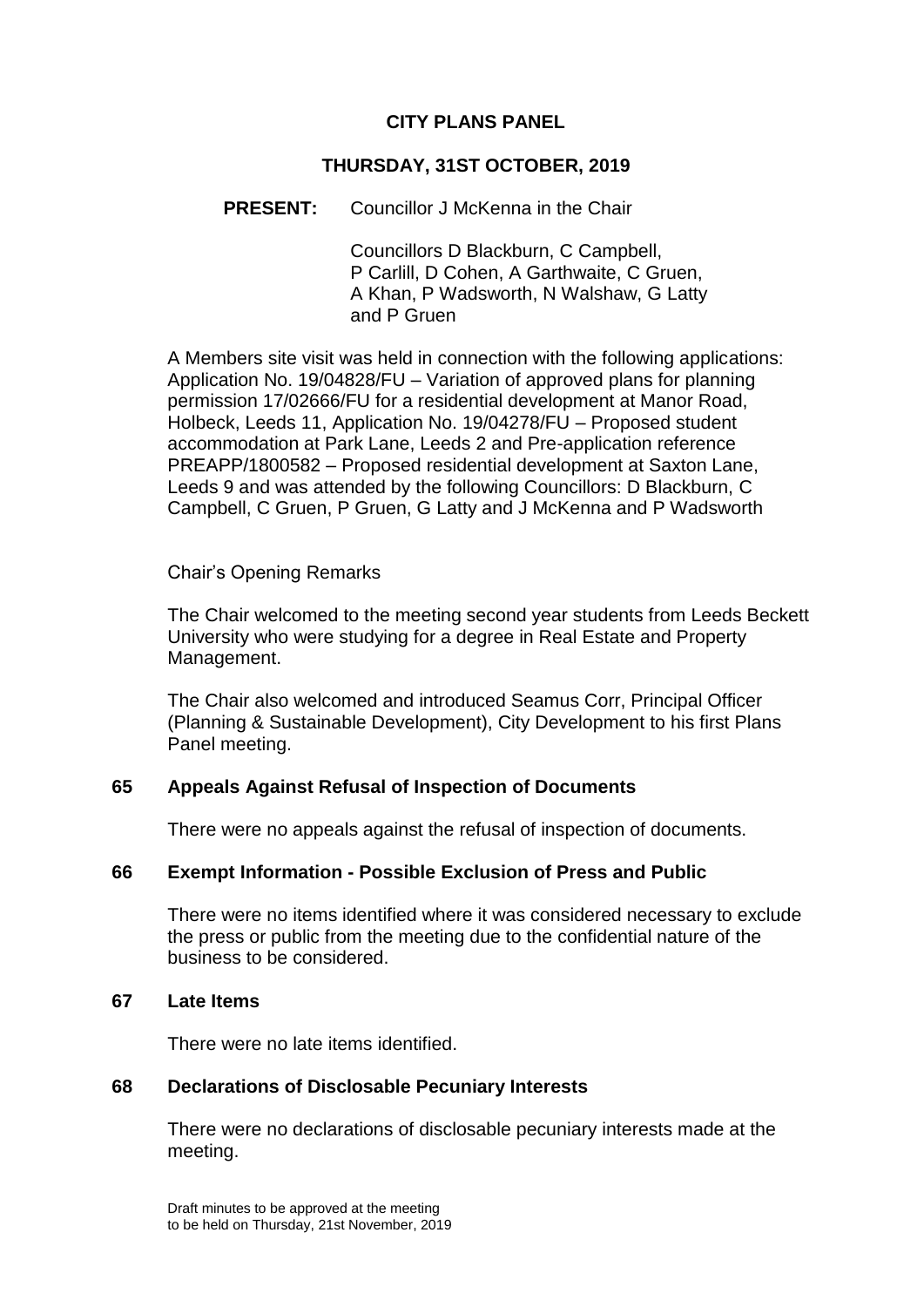## **69 Apologies for Absence**

Apologies for absence were received from Councillor: E Nash

Councillor D Ragan was in attendance as a substitute Member for Councillor E Nash.

## **70 Minutes of the Previous Meeting**

The minutes of the previous meeting held on 10<sup>th</sup> October 2019 were submitted for comment/ approval.

**RESOLVED** – That the minutes of the previous meeting held on 10<sup>th</sup> October 2019 be accepted as a true and correct record

## **71 Matters Arising from the Minutes**

Application No. 19/01010/FU – Residential Development consisting of 349 apartments at land off Marsh Lane, Saxton Lane and Flax Place, Leeds 9 (Minute No.62 referred) – With reference to the previous meeting when it was noted that the Chief Planning Officer would liaise further with transport planning colleagues, and potentially the West Yorkshire Combined Authority (WYCA), to ascertain what stage had been reached in any ongoing discussions regarding the re-opening of the rail halt at the former Marsh Lane Railway Station. It was confirmed to Members that the Chief Planning Officer and Councillor McKenna had now sent a joint letter to Network Rail in this regard. A response was awaited.

#### **72 Application No. 19/04828/FU - Variation of Condition No. 2 (approved plans) of approval 17/02666/FU for design alterations including an additional floor level to Land at 16 - 18 Manor Road, Holbeck, Leeds LS11 9AH**

With reference to the meeting of 2<sup>nd</sup> November 2017 and the decision to grant planning permission subject to the conditions specified in the submitted report and following the completion of a Section 106 Agreement. The Chief Planning Officer now submitted a report which sought a variation of condition 2 (approved plans) of approval 17/02666/FU for design alterations including an additional floor level to land at 16-18 Manor Road, Holbeck, Leeds, LS11 9AH.

Members visited the site prior to the meeting. Site photographs and plans were displayed and referred to throughout the discussion of the application.

Planning Officers addressed the Panel, speaking in detail about the proposal and highlighted the following:

Site/ location/context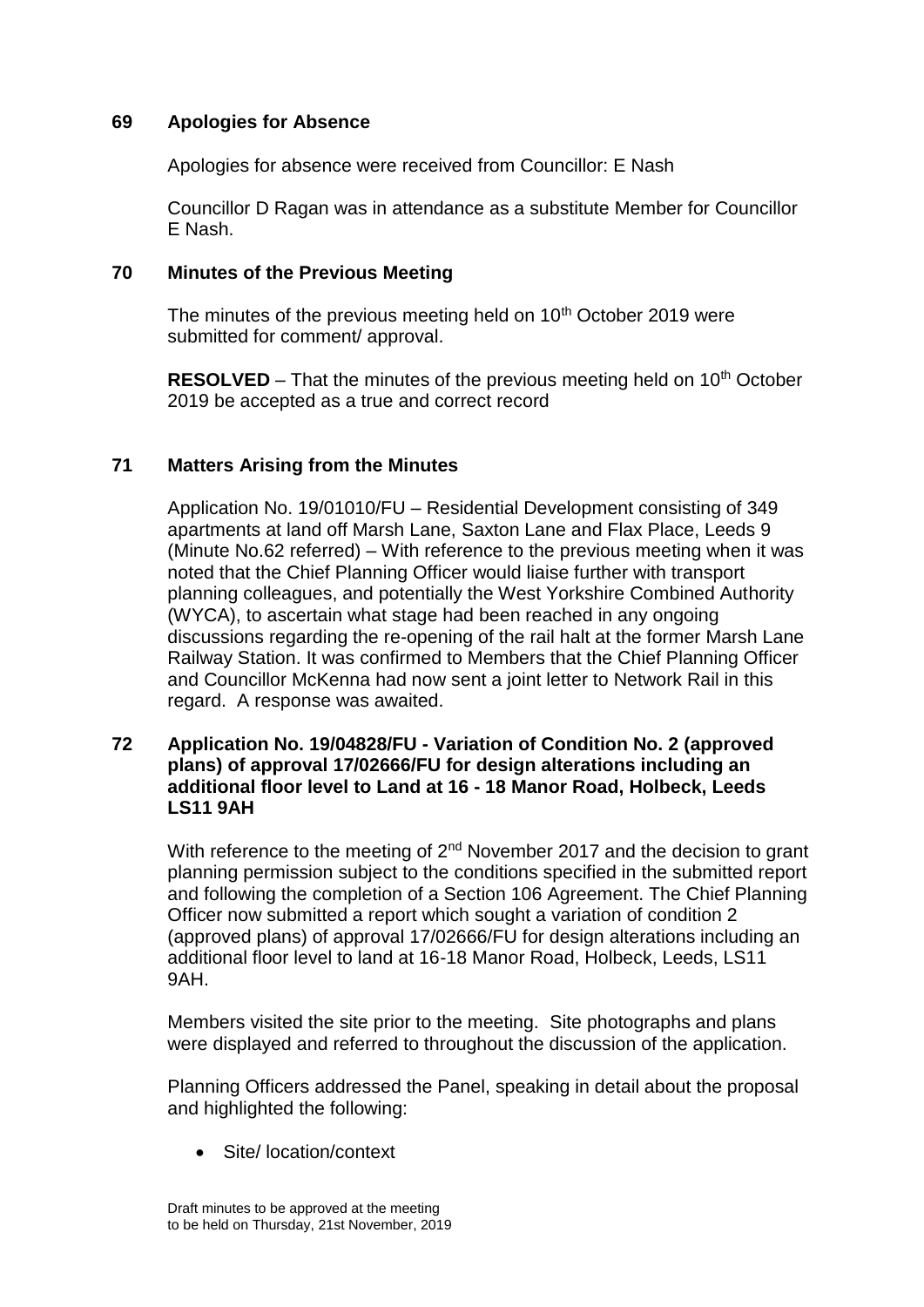- The variation would include the addition of one floor consisting of 9 additional flats. The total number of flats would be increased to 110.
- The building height would be increased by 2925mm, taking the overall height from the approval of 29.950m to 32.875m (now comprising 11 storeys in height).
- Removal of opening shutters to windows.
- Addition of punched metal vertical screens to windows.
- Lowering of ground floor level.
- Amendments to entrance ramp.

In providing a verbal update the Planning Case officer reported that no adverse comments had been received in respect of wind conditions at the site in light of the amended proposals. The City Council's independent wind consultants were of the view that the updated scheme and report drew reasonable conclusions and any outstanding wind issues would be delegated to the Chief Planning Officer for approval following satisfactory negotiations with the applicant. In respect of the affordable housing provision, it was reported that would now be provided at 7%.

Members raised the following questions to officers:

- Would further contributions be made to the Section 106 Agreement following the inclusion of an additional floor
- If this was a new application the applicants would be asked for further contributions. The area around the development appears to be very sterile so could a contribution towards greenspace be provided
- Could an adaptable flat be provided on the new floor
- What works are proposed to undertake works on the footpath and ensure deliverability of connectivity routes previously proposed
- The provision of shutters was a welcome design feature, however, it was disappointing to note that shutters would now not be included in the final design

In responding to the issues raised, Planning Officers/ applicant representatives said:

- Members were informed that the proposed units on the additional floor were larger in size to reflect the new policy, but that there were restrictions in terms of the size of units that could be achieved throughout the development now due to mechanical design features above and below the 'new' floor that were already in place as part of the consented scheme and that a number of flats had been sold offplan.
- The City Centre Team Leader said that contributions towards off site greenspace could not be sought because it was not within the policy, however, the walking network within the area was being enhanced together with some greenspace provision. Planning decision-making must be plan and policy-led, such that Members were strongly advised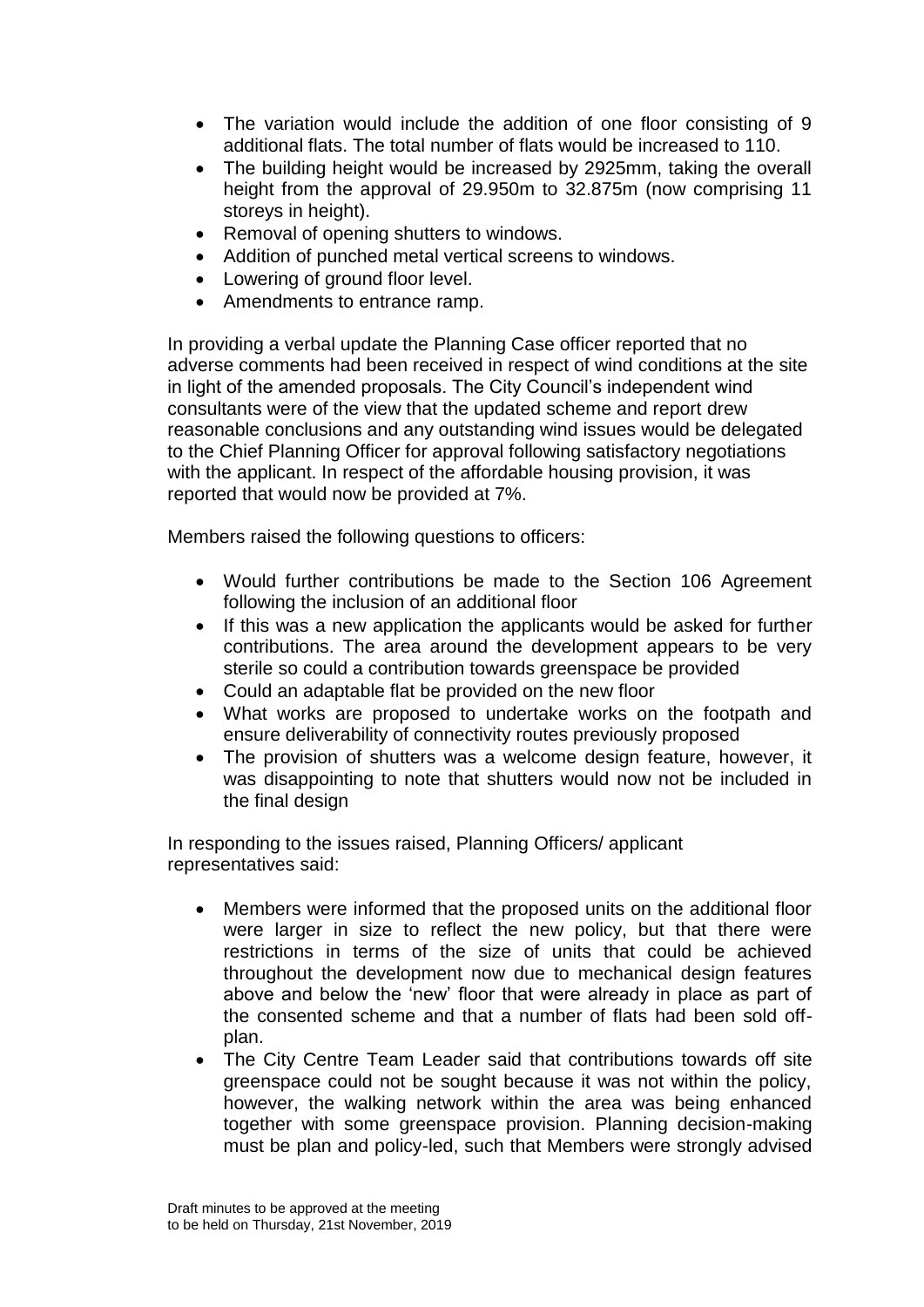against requesting an increased greenspace contribution, due to there being no policy-basis for this.

- The City Centre Team Leader said affordable housing had been provided. An adaptable flat could be pursued but the priority and focus in this instance has been to ensure that affordable housing provision had been secured.
- The Architect informed Members that detailed work and changes had been undertaken in the design to get as close as possible to provision of adaptable units. Further work could be undertaken with officers to deliver this if required.
- The Architect informed Members that the manufacturers of the shutter system had ceased trading. There was concern that future warranty and replacement / repair issues could therefore be problematic. This had led to the decision to alter the design and replace the proposed shutters with punched metal vertical screens.
- The path referenced was not within the red line of the application and was on council land. Necessary highway works would be secured by way of a Section 278 Agreement.
- The area around the development site was acknowledged as being a somewhat hard and sterile landscape. The applicant's team would work as far as possible to 'soften-up' the area in the landscaping work that is undertaken.

In offering comments Members raised the following issues:

- In general, Members were disappointed that the shutters had been removed from the design, but were generally supportive of the variation to the application and that the proposed screens would still give detail to the window apertures.
- Could the provision of an adaptive flat be pursued together with careful and sensitive landscaping provision on the development site

The Chair thanked the developers for their attendance and presentation suggesting that Members appeared to be generally supportive of the variation.

# **RESOLVED –**

- (i) That the application be deferred and delegated to the Chief Planning Officer for approval subject to the conditions specified in appendix 1 of the submitted report (and any others which he might consider appropriate) and following the completion of a Deed of Variation to the original Section 106 Agreement.
- (ii) In the event of the Deed of Variation having not been completed within 3 months of the resolution to grant planning permission, the final determination of the application shall be delegated to the Chief Planning Officer.

## **73 Application No. 19/04278/FU - Demolition of all existing buildings and structures and the erection of a series of inter-linked townhouse blocks**

Draft minutes to be approved at the meeting to be held on Thursday, 21st November, 2019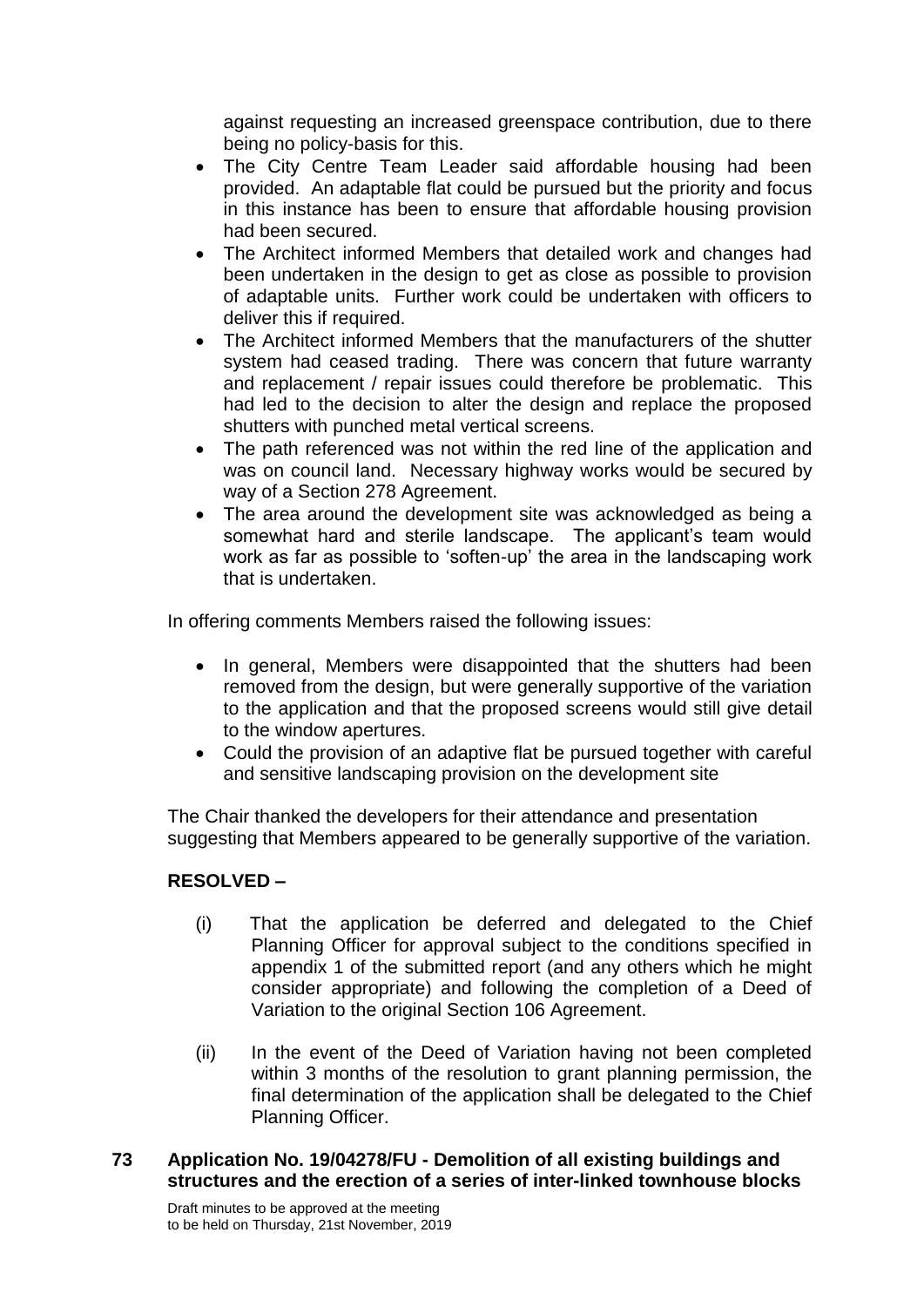### **(3 - 6 storey's in Height) for student accommodation use (Sui generis), alongside landscaping, access and various associated highway and public realm works at Oak House, 94 Park Lane, Woodhouse, Leeds, LS3 1EL**

The Chief Planning Officer submitted a report which set out details of an application which sought the demolition of all existing buildings and structures and the erection of a series of inter-linked townhouse blocks (3 - 6 storeys in height) for student accommodation use (Sui generis) alongside landscaping, access and various associated highway and public realm works at Oak House, 94 Park Lane, Woodhouse, Leeds, LS3 1EL.

Members visited the site prior to the meeting. Site photographs and plans were displayed and referred to throughout the discussion of the application.

Planning Officers addressed the Panel, speaking in detail about the proposal and highlighted the following:

- Site/ location/context
- Listed Buildings in close proximity
- The proposed development is located on a sloping site
- The existing building and 2 storey car park on site would be demolished
- The proposal is to construct a building 3 and 6 storeys in height containing 188 student bed-spaces: 9 x studio flats and 179 cluster bedrooms.
- Communal space provided at ground floor level (200sqm)
- Small communal external courtyard space provided at first floor level
- Secured cycle and refuse storage area together with plant rooms all located at ground floor level.
- The building will be designed along a thin linear footprint set out along the inside bend of the road as it curves to the north.
- The scheme required the realignment of a part of the retaining wall at the rear which also requires the loss of one tree.
- Materials red brick with different shades to accentuate the feel of separate townhouses and reflect the historic nature of the nearby Conservation Area.
- Proposed green wall

Members raised the following questions to officers:

- Would the green wall provide any benefits in its current proposed location as part of the development
- Why was there no further provision of greenery and greenspace proposed as part of the development, given the Climate Change Emergency and Council's 2020 carbon reduction target.
- What was the size of the bedroom for the cluster flats
- Hanover Avenue footpath was sub-standard, could the footpath be widened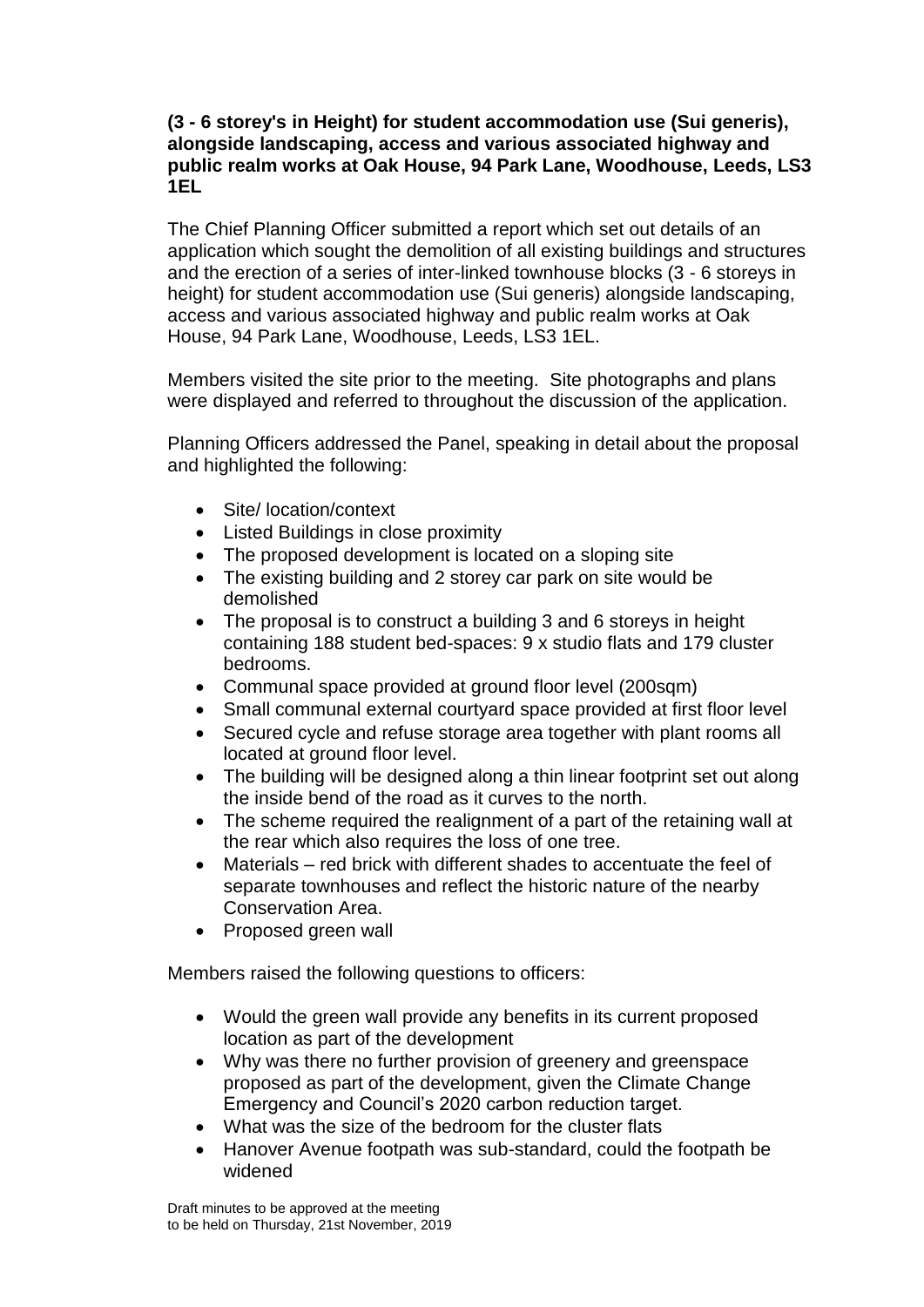- There was a proposal to remove greenspace, what was the size of this greenspace as a percentage (%)
- What does the concept of a metal roof entail

In responding to the issues raised, Planning Officers said:

- The Principal Officer (Planning & Sustainable Development) suggested that the green façade would offer visual benefits but the isolated location of the green wall here would mean it would have only a localised benefit in terms of air quality and cooling.
- The Planning Officer confirmed that there would be amenity value from the green wall via students using the nearby open space as a terrace and views of the green façade seen from certain surrounding area vantage points, including Hanover Square.
- Other proposed planting areas around the development site were confirmed, but with the restriction of the retaining wall and bank to the frontage creating some difficulties in terms of the space for wider planting and greenspace provision.
- The cluster flat bedrooms would have a size of 13 sqm and the studio rooms will be an average of 22 sqm. Cluster flats would also have shared living space ranging between 21-35 sqm. The provision was in accordance with the aims of Council Policy H9.
- The Transport Development Services Manager (City Development) confirmed that a 2-metre wide footway on Hanover Avenue had been considered but would not be deliverable. However, a build-out of the highway and safe crossing point on the opposing side to Hanover Avenue had been achieved as part of the proposal.
- The extension to the existing building floorspace involves an 'encroachment' of approximately 9-10m into the grass bank area. This also involved encroachment into the existing grass bank involving the creation of some hardstanding giving access to a new sub – station within the banked area. While this will lead to some net loss of greenspace, replacement planting was to be provided.
- Members were shown images of the proposed metal roof, which would ensure delivery of the grey roof required under the Neighbourhood Design Guide, but in a 'stylish' modern manner.

In offering comments Members raised the following issues:

- The majority of Members accepted the principle of student housing in this location
- In general, Members were disappointed with the building design suggesting the massing was over dominant, there was too much brickwork, the design had no redeeming features, aside from the Hanover Square elevation there was little sympathy for the surrounding existing buildings, the design should reflect that the development is in an area of transition between new build and city centre historic buildings, and overall there was a lack of impact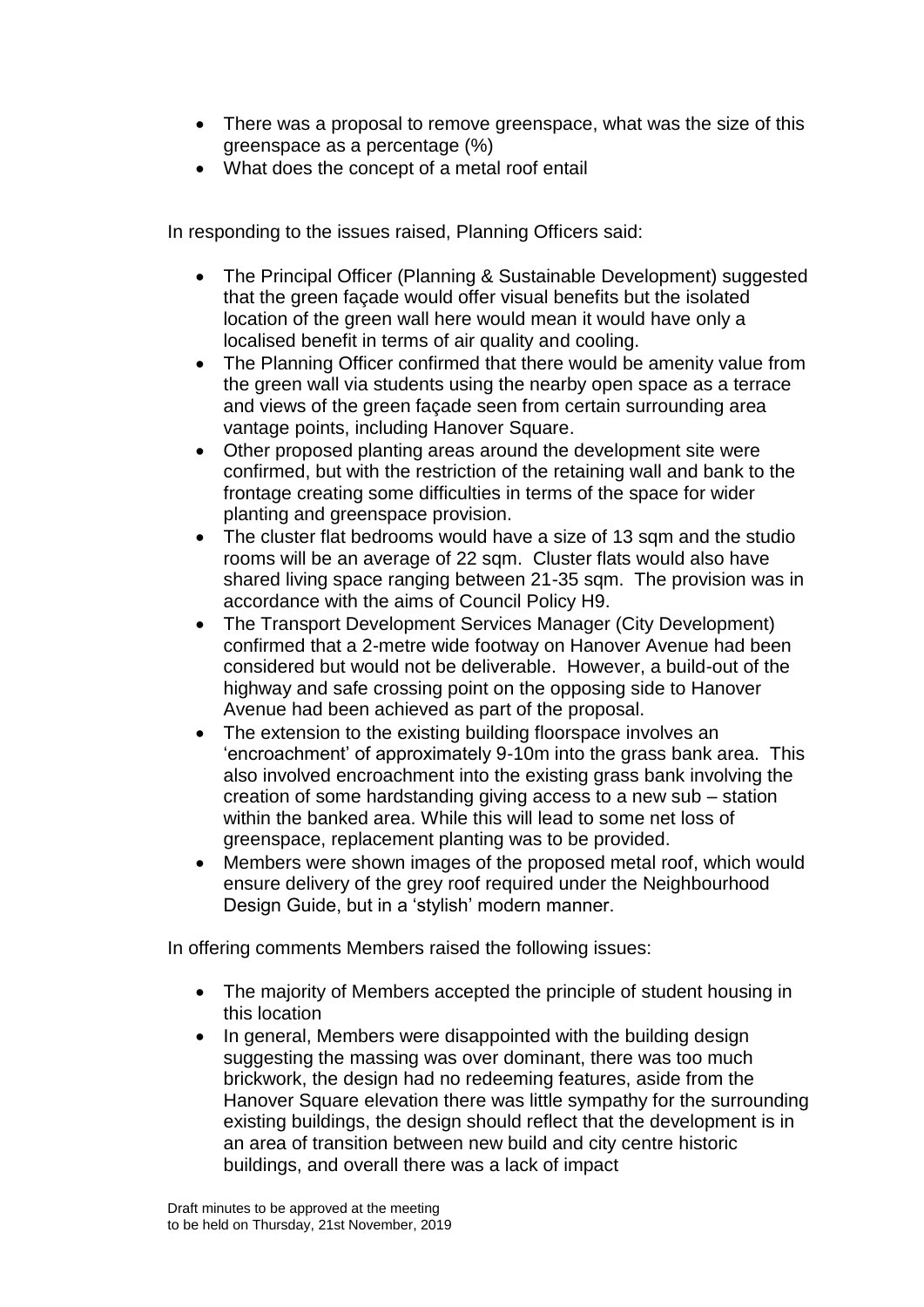- Members expressed concern about the removal of greenspace and limited provision of replacement planting or 'softening' of the site
- One Member suggested that the green aspect should be incorporated within the building design
- There was concern around privacy issues for students occupying flats on the ground floor
- It was noted that the development was being supported by the local community
- One Member suggested that there was some concern about the number of student flats in the area and were students contributing to the local area
- Would other people be able to occupy, and would the demand exist for, the accommodation if it were not used for student housing and the demand for student housing itself had declined
- Attention needed to be given to ensure sufficient space for drop-offs and pick-ups, food deliveries, Uber and taxi waiting points etc.
- The submitted architect plans/drawings and CGI's were un-inspiring

The Chair thanked the developers for their attendance and presentation. He said Members were clearly not supportive of the application in its present form and that further discussions were required around design, massing, use of materials and the greenspace provision.

**RESOLVED –** That the application be deferred for further discussions with the applicant around design, massing, use of materials and the greenspace provision.

**74 PREAPP/18/00582 - Pre Application Proposal for a major development relating to a build to rent residential development of up to 20 storey's in height with 204 apartments, landscaping, ground floor parking and associated works at land off Marsh Lane Saxton Lane and Foundry Street, Leeds, LS9 8HE**

The Chief Planning Officer submitted a report which set out details of a preapplication proposal for a major development relating to a build to rent residential development of up to 20 storeys in height with 204 apartments, landscaping, ground floor parking and associated works at land off Marsh Lane, Saxton Lane and Foundry Street, Leeds, LS9 8HE.

Members visited the site prior to the meeting. Site photographs and plans were displayed and referred to throughout the discussion of the application.

The applicant's representatives addressed the Panel, speaking in detail about the proposal and highlighted the following:

- Site / location/ context
- The proposal is for one building, 20 storeys in height, stepping down to 17 then 15 storeys
- Built to rent development with a total of 204 apartments: 110 x 1 beds, 82 x 2 beds, 11 x 3 beds and 1 x 4 beds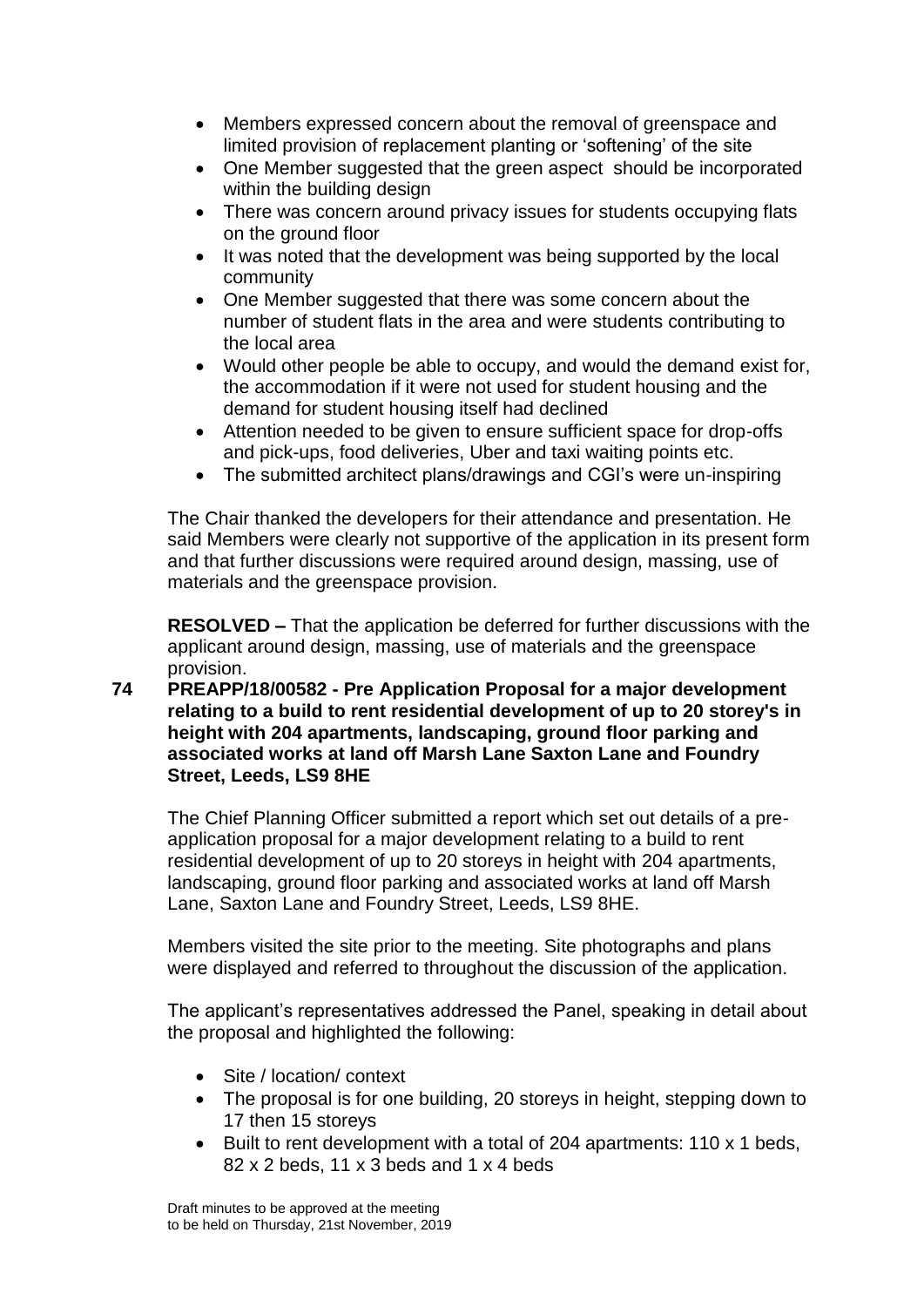- All apartments achieve minimum space standards (CS Policy H9)
- Bike storage areas, maintenance workshop, plant and bin storage located at ground floor level
- Residential community space provided in 3 locations
- New improved access from Foundry Street
- A total of 11 car parking spaces were proposed (6%)
- 194 long-stay cycle parking spaces and 20 visitor cycle parking spaces would also be provided.
- The scheme would satisfy Core Strategy Policy EN1 (Climate change) and EN2 (Sustainable design and construction)
- Desk top wind assessment undertaken to demonstrate necessary wind mitigation measures
- Affordable housing 7%, commuted sum in lieu of on-site provision (CSSR Policy H5 (iii))

Members raised the following questions:

- The proposed car parking provision appears to be low (6%) what is the thinking behind this
- How would affordable housing provision be delivered and why has an off-site commuted sum been proposed
- Car parking was a problem in the surrounding area, were there any measures proposed to address parking in the area
- Was it envisaged to provide any pedestrian links with Saxton Gardens and surrounding residential areas
- Could more details be provided about the street level greenery and any wind mitigation proposals
- The building would be located at a busy road junction, were there any proposed noise mitigation measures and measures to ensure suitable air quality for future residents
- Would the applicant be willing to make a contribution towards public transport
- Why is there to be provision of only 1 x 4-bedroom unit
- There was a desire to provide a footbridge across Marsh Lane, would the applicants be willing to contribute to the scheme

In responding to the issues raised, the applicant's representatives said:

- The Architect suggested that evidence and experience at neighbouring developments has shown potential residents increasingly do not require a car parking space due to the sustainable location. The applicant wants to give more innovative transport solutions here, including the option for residents to use an electric Car Club facility if required
- If highway control measures are required to deal with overflow parking on surrounding streets, the applicant would be prepared to discuss with highways officers and consider appropriate mitigation measures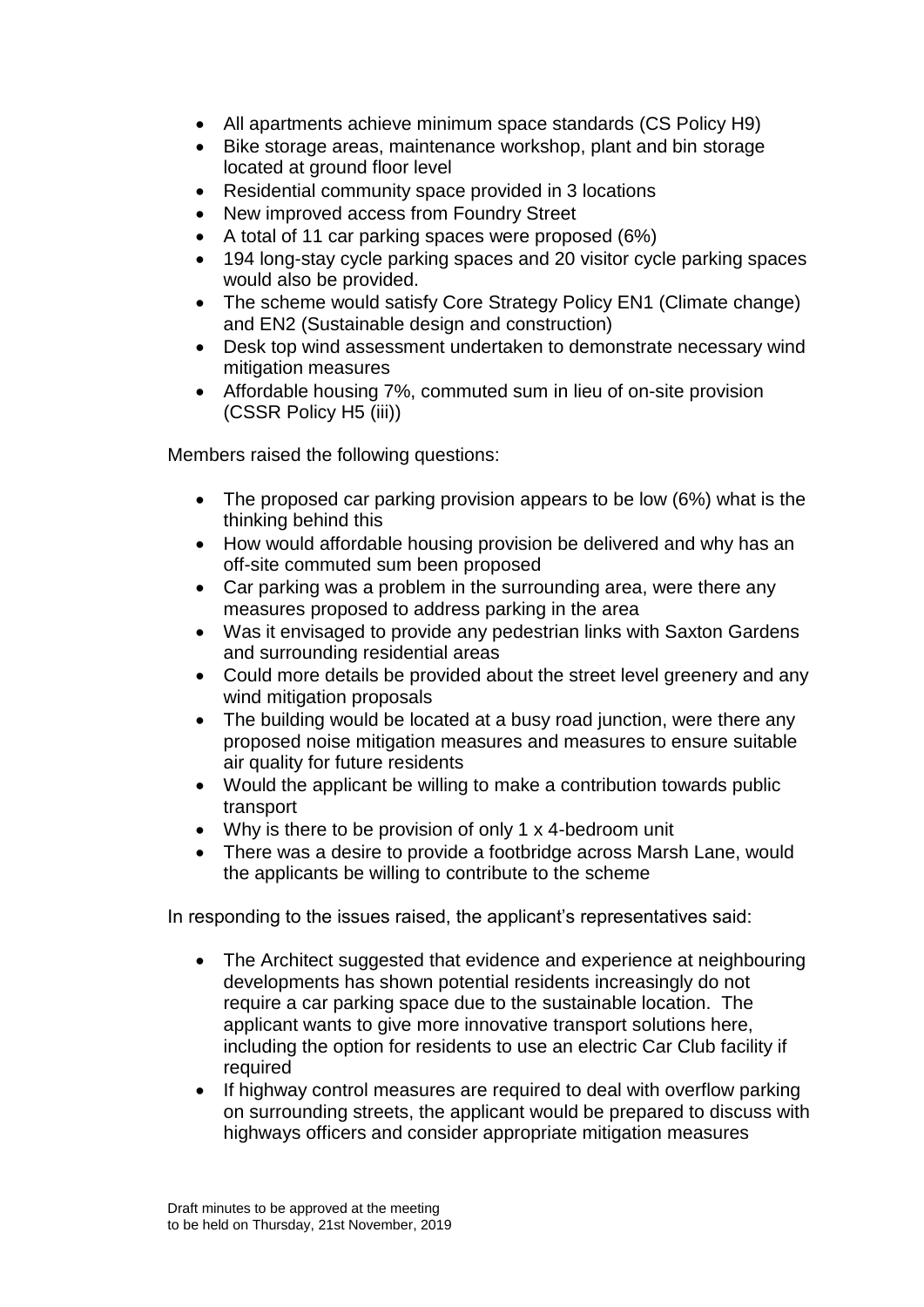- The applicant informed Members that their preferred option was to provide a commuted sum in lieu of on-site affordable housing provision at 7% in accordance with CSSR Policy H5 (III)
- The Architect said service vehicles would be able to access the site via Foundry Street and a lay-by would be provided on Saxton Lane. It was suggested that such measures may assist in reducing on street parking in the area.
- The Architect explained that a green screen would cover the wind mitigation structures and would also soften the edges of the building, with further proposals for greenery to be developed as the design progresses
- The Architect confirmed a mechanical ventilation system would be incorporated within the building design to mitigate against traffic noise and ensure appropriate air quality.
- The applicant informed Members that there is a good provision of 3 bed units (24 no.) and a single 4-bed unit (1 no.), such that in excess of 12% of the units to be provided are 3- or 4-bed. This is in excess of the usual provision in city centre residential developments of this type.
- The applicant confirmed that a contribution towards public transport would be made if there was a need identified, this was policy compliant, and it satisfied the necessary statutory tests for such a contribution to be legally provided.
- The applicant confirmed that if identified as necessary, policy compliant, and it satisfied the necessary statutory tests, it may be possible to make a contribution to the footbridge across Marsh Lane, albeit any contribution over and above the Sustainable Travel Fund may cause viability concerns.

In offering comments Members raised the following issues:

- The majority of Members were supportive of the scheme, commenting it was good design and well thought through
- One Member suggested that the window and fenestration design appeared to be a little weak
- Members welcomed the fact that the scheme would achieve Core Strategy Policy EN1 (Climate Change) and EN2 (Sustainable design and construction), including with lessened reliance on cars being encouraged amongst residents
- A number of Members expressed the view that the affordable housing provision requires providing on site.
- One Member suggested that a revised policy on the provision of affordable housing needs to be brought forward

In drawing the discussion to a conclusion Members provided the following feedback:

 Members were supportive of the proposed housing mix and welcomed the provision of additional 3 bedroom accommodation.